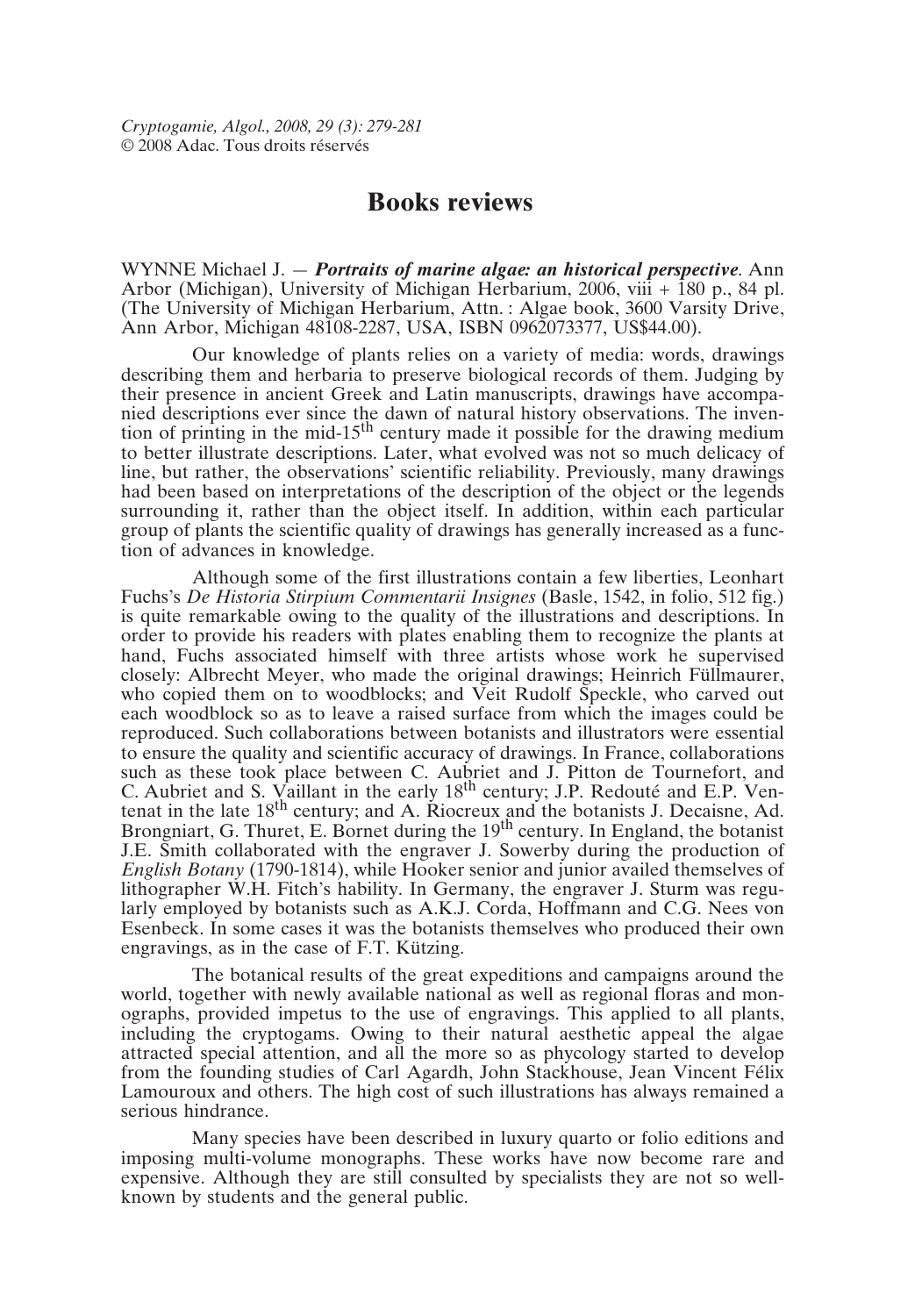In reaction to this situation Michael Wynne, who has a long-standing interest in the history of phycology, has taken the fortunate initiative of selecting and gathering illustrated works by more than fifty authors (botanists or phycologists), with special attention to macroalgae. Taking the publication of Linnaeus's *Species Plantarum* in 1753 as starting point, he has chosen his authors within a period going from the *Flora Danica* (started by G.C. Oeder in 1761 et seq.) to the very beginning of the  $20<sup>th</sup>$  century with the Codiaceae of the Siboga Expedition by Antony and Ethel Gepp (1911). Mention is made not only of the most wellknown phycologists – J.D. and W.J. Hooker, W.H. Harvey, C. and J. Agardh, G. Thuret and E. Bornet – but also other botanists whose phycological work is less widely known – for instance, T. Velley, A. Bertoloni and A.K.J. Corda. During the period under consideration the study of algae was carried out mostly by European botanists.

The plates of macroalgae in this book have an undeniable aesthetic appeal, and especially so in the case of the red algae – the quality of these plates is often such that one might be led to believe that the book actually contains real specimens! The author has also taken much care not to omit illustrations of the green and the brown algae.

For each author included in the book there is a short biography, a list of main publications, one or two representative plates and a list of references. If desired, by consulting *Taxonomic literature* by F.A. Stafleu and R.S. Cowan  $(2<sup>nd</sup> edition, 12 volumes, 1976-2000)$  it is possible to find the complete references to the works selected in the book. An historical sketch of phycology is thereby produced, which lightly permeates the entire book like a kind of watermark.

In a book where images have such an important role, one might be disappointed by the lack of indications on the original size of plates which have reproduced. Some have been enlarged (which appears to me as a serious mistake), while others have been reduced down to about one-half the original size; only few have been reproduced in life-size. By mentioning this in the figure captions it would have been possible to get a better idea of the original drawing and its quality. Additionally, gathering together on a single page four plates by A.K.J. Corda (Deutschlands Algen, in J. Sturm, *Deutschlands Flora in Abildungen nach der Natur*, Nürnberg, 1839) simply because they are small in size is a bit unfortunate; in effect, more space is necessary for these excellent illustrations to be appreciated fully.

Similarly, if each plate had contained a comment placing its contents in the correct position within the context of the evolution of phycological knowledge it would have been possible for readers to use this book not only as a purely pictorial work.

In spite of these shortcomings, this aesthetically pleasing book represents a good first entry point to the history of phycology. It will instigate both the general public and the specialist audiences to the study of algae.

(Translated by the editor in chief).

Denis Lamy,

UMS CNRS 2700 Taxonomie et Collections, Muséum national d'histoire naturelle, Paris, France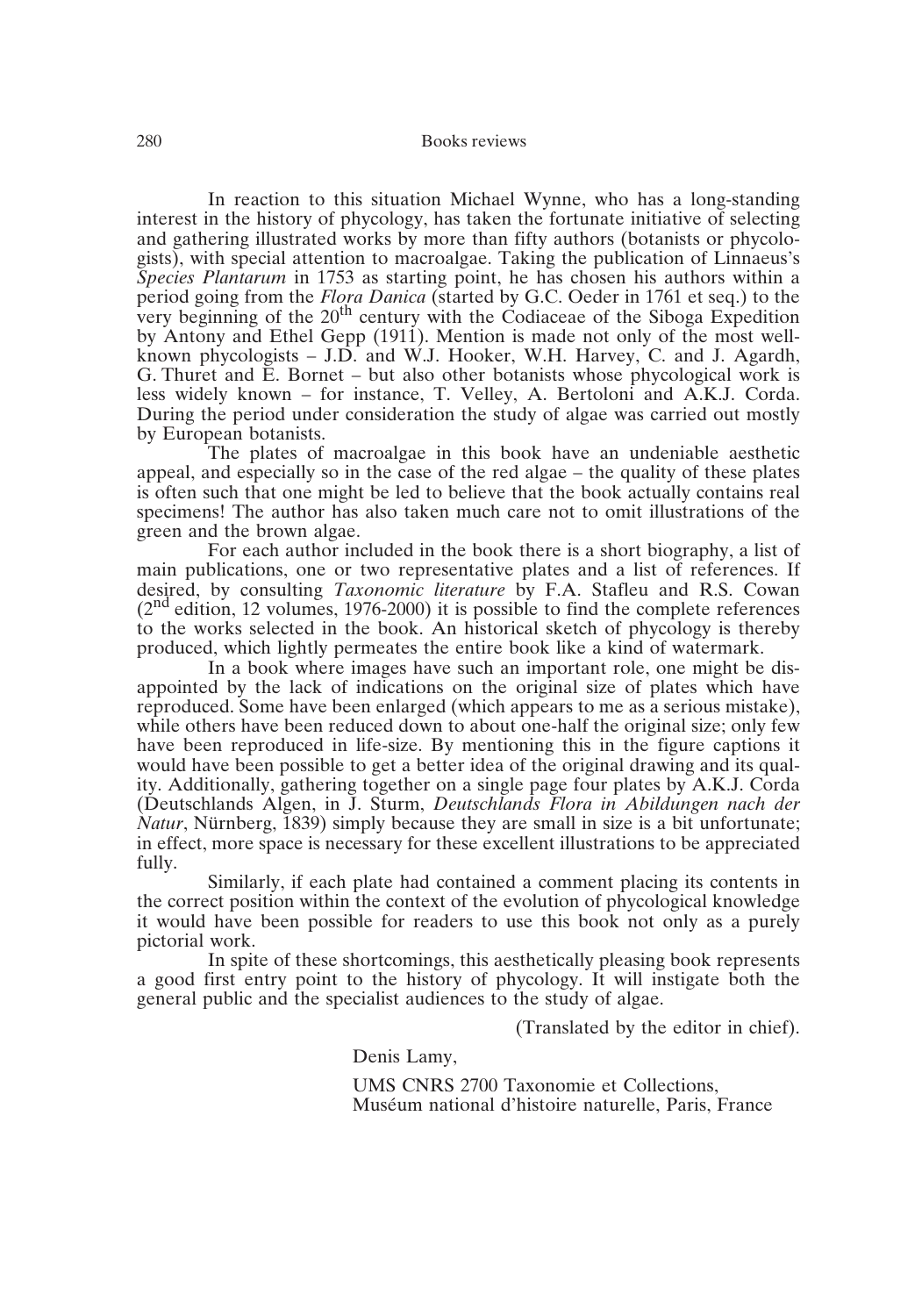## Books reviews 281

COESEL P. F. M. and MEESTERS K. J. – *Desmids of the Lowlands. Mesotaeniaceae and Desmidiaceae of the European Lowlands.* Zeist, The Netherlands, KNNV Publishing, 2007, 351 p. (ISBN 978 90 5011 265 9. Price: € 89.95. Contact: info@knnvuitgeverij.nl).

This book is largely an English translation of the well-known Dutch series "De Desmidiaceeën van Nederland" published by Peter Coesel between 1982 and 1997. The scope of the original book has been expanded somewhat to include data from neighbouring parts of Belgium and Germany, and the text has been updated based on the most recent results in desmid taxonomy and nomenclature.

From the studied area the authors report 5 families, 28 genera and 675 species or infraspecific desmid taxa. The family Desmidiaceae, with 19 genera and 546 species or infraspecific taxa is the largest, comprising the two most important genera (*Cosmarium* with 226 taxa and *Staurastrum* with 126 taxa). *Closterium,* which belongs to the monogeneric family Closteriaceae, is the third most important genus with 90 species and infraspecific taxa.

Each taxon is described and illustrated by means of very accurate line drawings, generally made by the first author from material collected in the area under discussion. Identification keys are provided for families, genera, species and infraspecific taxa, and data on the occurrence of the taxon (especially in the Netherlands) are also given. The keys are clear and quite easy to use. However, in the key to *Micrasterias* species the second dichotomy of entry 2 should lead to 7 and not 6, otherwise it becomes impossible to reach the second part of the key.

A CD-rom is included, providing a wealth of general information on the biology of desmids and the ecology of their assemblages. It is illustrated by beautiful colour drawings. It also includes an annoted list of desmid species with their ecological characteristics, and a calculation program to assess the conservation value of given sampling sites on the basis of their desmid populations.

Because many desmids have a wide geographical distribution this book can be used in many European countries, well beyond the Netherlands and the neighbouring lowland countries. Therefore it will be very useful also to researchers in limnology, hydrobiology or nature conservation interested in assessing the value of aquatic habitats harbouring desmid populations. Above all, owing to the wealth of information on such a large number of taxa this book will become an indispensable companion to all desmidiologists and freshwater phycologists.

Pierre Compère

Jardin Botanique National de Belgique Domein van Bouchout B-1860 Meise, Belgium